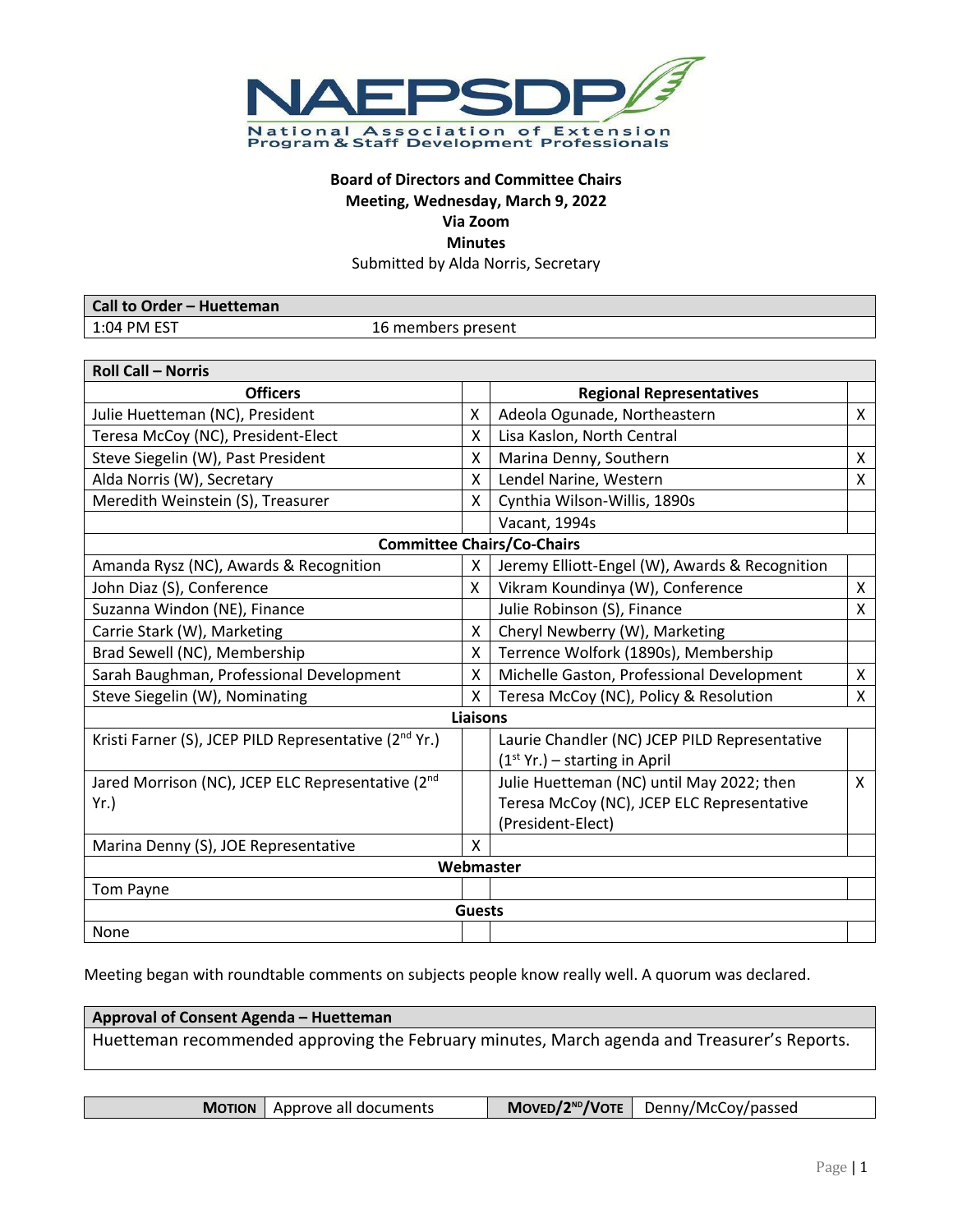## **President's Report – Huetteman**

- Conversations happening about the conference. 2023 will happen in the Western region, and Narine will help decide the location. We are working through our vendor, HelmsBriscoe.
- A reminder that "in good standing" means fees paid by June 30th.
- Focus today is POWs. Quick overview: We need to consider and clarify these plans, each one needs to document connection to the strategic plan approved in January.
- All board members please reach out to colleagues to join committees, personal invitations are effective.
- Huetteman shared a table explaining the timeline across the year including board meetings leading up to the November business meeting in Ft. Lauderdale, i.e. the "full cycle" of a board's year.
- She suggested the end of board meetings or break-out rooms during board meetings can be used for board member discussion/check-ins to be efficient.

### **Secretary's Report- Norris**

- Norris thanked the group for their quick replies to requests for COI forms and contact information.
- We are currently down to only one outstanding COI form and two phone numbers needed.
- If anyone needs assistance accessing or navigating Box, please connect with the secretary.

#### **Treasurer's Report – Weinstein**

Four more member payments received this month. Paid \$598 for annual liability insurance policy for the board. Treasurer's Report (02/28/22) Account balances total = \$80,864.92 Year-to-Date Expenditures: \$965.81 Year-to-Date Income: \$4350.00

Year-to-Date Net Income: \$3,384.19

### Reports of Committees:

### **Professional Development – Baughman & Gaston**

- The un-conference does not have a set date yet. Gaston said it will be chosen next week.
- Baughman will chair the virtual summer school effort and has communicated with Mashburn.
- They discussed a fall event, but need someone to be in charge of that effort. Baughman will work on updating the website. Is asking \$500 for transcription, will know more after exploring software options to make sure summer sessions are accessible.
- Huetteman suggested coordination with the marketing committee, making sure Stark gets information for the newsletter.
- Robinson asked for clarification on whether captioning would be available at no cost if the sessions were not hosted by Virginia Tech.

### **Marketing – Stark**

- Stark is working with the committee to generate a list of administrators beyond the WildApricot membership list to make sure information is distributed widely.
- They have an emphasis this year on promoting the association to the 1890s and 1994s, and are seeing some traction in the 4-H area.
- Newberry will take the lead on keeping the website content updated.
- As there have been multiple retirements in the last couple years, the committee will work to market life memberships to those folks.
- Stark connected to the strategic plan through proposing an elevator speech and marketing schedule.
- The committee does not have a budget request for this year, but may have one for next year.
- Huetteman noted that membership and regional reps are also working on lists of administrators, and all three groups should be working from the same list and know where it is in Box. Huetteman also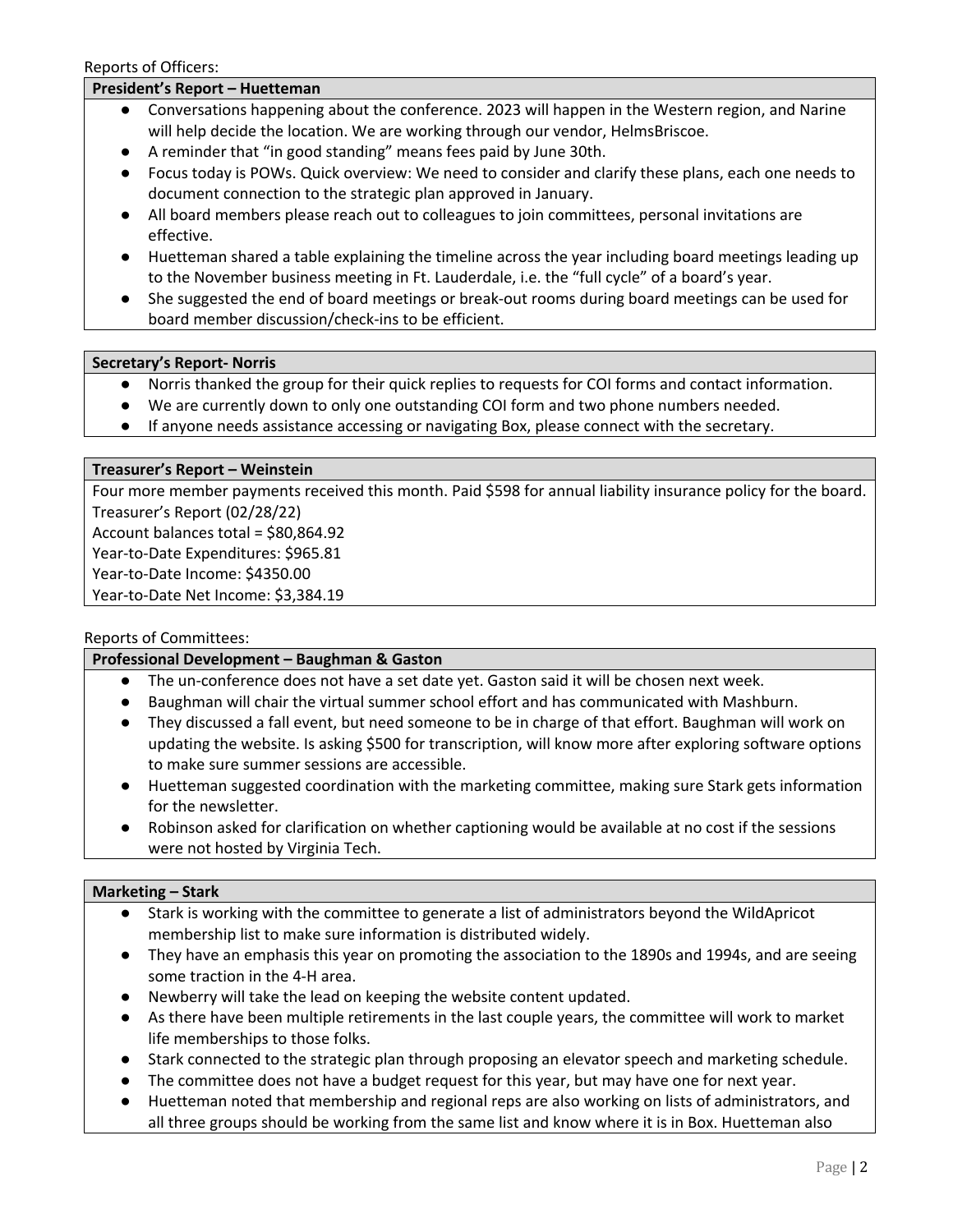asked the committee to include the recently approved web management document in their plan, and train Jamie and Jenny on accessing the various platforms. The group needs more members.

## **Awards & Recognition**

- Rysz says the committee membership had doubled compared to last year. They plan to keep the website updated and reach out to regional representatives to promote nominating peers for awards.
- They have a timeline laid out to order awards and notify JCEP of winners as well.
- The budget request is \$2550 which covers award amounts, potential first time conference attendee support, and award plaques. Last year no first time attendees requested funds. McCoy said there have been as many as four in the past.
- The committee plans to elevate and clarify the availability of funds for first time attendees.
- Diaz said they have not yet considered awards for presentations and posters, and he will connect with Rysz on the subject.
- Huetteman noted an update to the plan that Poling will not be involved with this committee in 2022.

### **Membership – Sewell**

- Sewell presented plans to enhance communication by reaching out to deans and directors, regional reps, and possibly putting questions asking for feedback at the end of newsletters.
- Huetteman noted that the marketing and conference committee will handle communication about conference deadlines and registrations, and the membership committee would focus on communicating how to become a member and benefits thereof.
- Sewell proposed reaching out to colleagues of lapsed members.
- There will be nametags, a new member reception and new member gift bags to help highlight their presence at the conference. Sewell needs input from Weinstein on the probable costs for those items.
- Huetteman asked for coordination with the conference committee.
- McCoy suggested the new member reception occur with a poster session, as that was successful in the past. Huetteman said for the 2022 venue there is a great reception area overlooking the beach and it can be used Tuesday evening for multiple purposes.
- Weinstein asked for an estimated goal for new recruits, and said the current rate of new memberships exceeds past years so far.

# **Nominating – Siegelin**

- This committee is overseen by the past president and is primarily focused on making sure there are nominees for all open positions on upcoming election ballots.
- Siegelin challenged the other committees to brainstorm which of their members may be suitable candidates for the various available positions.
- Stark requested the addition of the Silent Auction as a responsibility. Siegelin asked folks to bring fun auction items in their suitcase for our Florida conference. Coffee and chocolate are popular.
- Huetteman asked the finance committee to help clarify the connection between the past president's role and fundraising. The duties in the constitution do not currently mention the auction, it appears to be a tradition versus a policy. Weinstein noted in chat that the finance committee will also coordinate the financial aspects of fund development activities of the association including fundraising and donations.
- Huetteman asked him to coordinate with membership and marketing as the nomination process moves forward.

### **Policy & Resolution – McCoy**

- McCoy plans to review the current constitution, bylaws and procedures and collect discussion items including proposed changes by the end of March to bring to future meetings.
- Stark asked for a minor correction to make sure the POW is titled Policy & Resolution.
- Norris noted that some committees are still marked as needing charters.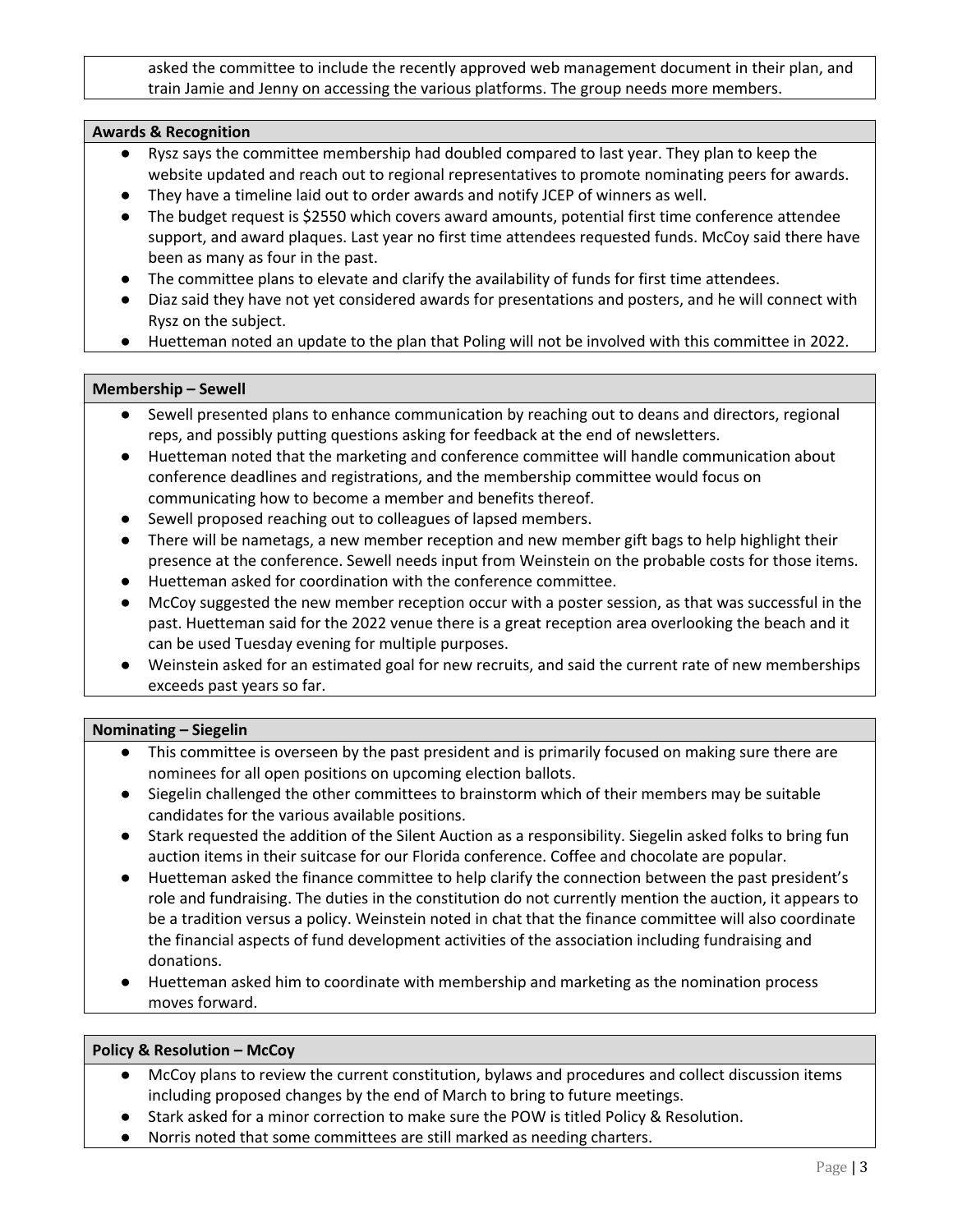Huetteman asked if McCoy could work with the secretary to make a log of all motions for the year, and to make sure to connect with JCEP.

### **Finance – Robinson**

- The committee will coordinate with the past president on fundraising.
- For the budget, they asked for \$250 to complete tax forms electronically, and up to \$2000 for consulting services due to the Form 990 preparation costs.

### **Conference – Diaz & Koundinya**

- The committee has eight members including Stark, who is also on the marketing committee.
- The tentative plan is to send out calls for conference proposals at the end of March, and send acceptances by the end of May.
- Projectors will need to be located and brought in. Robinson said NAEPSDP owns four projectors, screens, and clicers, and if more are needed they are reasonably priced. Siegelin noted that Wolfork currently has the NAEPSDP equipment.
- The budget request in total is \$58,400 which Diaz presented in detail through a spreadsheet. The largest cost is food and beverage at \$34,250 (the minimum spend per the contract is \$25,000). Hotel deposits are projected at \$15,000 of which \$10,000 has already been paid.
- Costs were reduced by scheduling just one keynote, not purchasing a speaker gift, and eliminating transportation costs through no offsite sessions. To cover costs, the budget assumes there will be 120 early bird (\$450) and 20 regular(\$500) registrations, a majority of which will be Florida attendees.
- Huetteman noted we no longer have to cover travel for JCEP representatives.
- Stark said \$450 is a reasonable registration in line with other organizations.
- Denny asked if a sample of program/staff development-related JOE articles could be included in the \$500 request for printing.
- Robinson said Arkansas may be willing to help with printing.
- McCoy noted that some states have been willing in the past to offer a "sponsorship" amount too.

# Reports of Regional Representatives:

### **Ogunade, Kaslan, Denny, Narine, Wilson-Willis**

The regional representatives agreed with the membership POW and will follow that plan as a group.

Reports of Liaisons:

# **JCEP / Extension Leadership Conference (ELC) – Huetteman & Morrison**

Huetteman attended ELC in Kansas City.

# **JCEP / Public Issues Leadership Development (PILD) – Farner & Chandler**

Huetteman noted the PILD conference is coming up in April with info on its website, linked on the agenda. McCoy just had initial orientation with JCEP and will join May 1st. JCEP will meet in person after PILD.

### **Journal of Extension – Denny**

No report

### **Webmaster - Payne**

No report

# **Unfinished Business**

None

# **New Business**

None (out of time, will add a liaison item to next agenda)